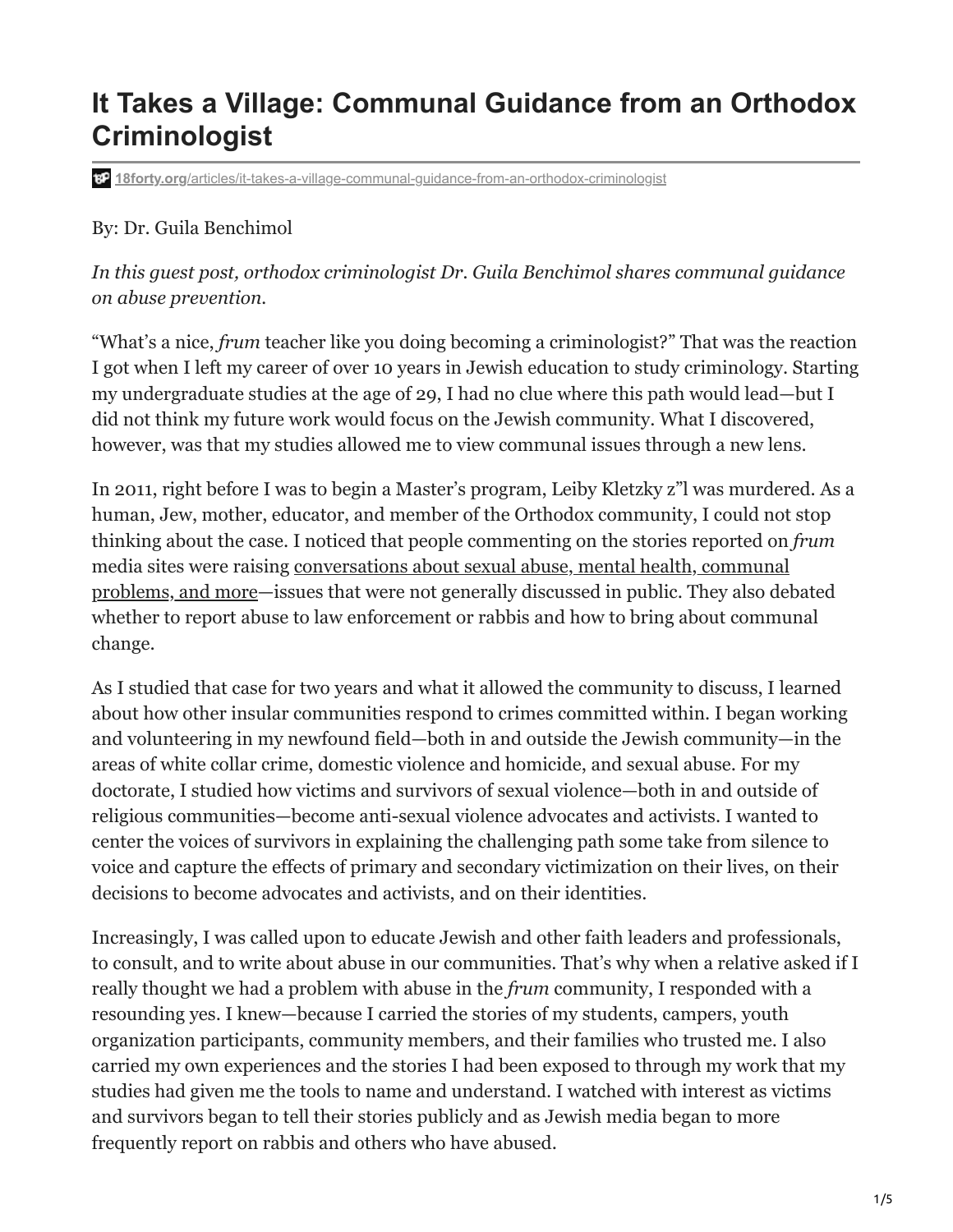Here's what I can offer from my time doing this work:

**Public, frank, and regular conversations about sexual abuse and domestic violence in our communities, shuls, schools, camps, homes, and other spaces is a first step.** Abuse is shrouded in darkness because we have covered it up [with our silence. Silence is a perpetrator's weapon that we should not help them wield](https://www.huffpost.com/archive/ca/entry/we-all-helped-build-the-wall-of-silence-around-victims-of-sexual-assault_a_23304277). We can't be afraid to talk about a reality that exists in every community, including ours. And we shouldn't wait to have these conversations until a story makes it into the headlines. Instead, we should talk about the systemic issues that have allowed for abuse in our communities and consider ideas for structural change. Our discussion can include the Torah's obligation to act rather than ignore harm being done to another and the *chillul Hashem* that occurs when we ignore our obligations or enable others to do so. Normalize having these conversations as one act of prevention and intervention. And recognize that survivors are listening to and participating in these conversations which can validate or harm them—and assessing whether our communities are safe for them.

**Ensure that your conversations, training, and policy work are guided by experts and informed by survivors.** We need to be aware of what we don't know and call in trained professionals to guide us. Rabbis need to turn—and refer people—to professionals as well. Establish relationships with these professionals before problems arise or escalate. This includes law enforcement and mental health professionals *as well as* experts in the areas of gender based violence. Professionals can give us the clear language we need to talk about things we may not know how to such as: the continuum of violence, rape myths, coercive control, spiritual abuse, cognitive dissonance, silencing mechanisms, the truth about the low rates of false reports, and more. They can also teach us about bystander intervention, being trauma-informed and survivorcentered, and the right words we must use. Learning this language and these tools will help us have better conversations and make better decisions.Additionally, survivors are the experts of their experiences and hold a wealth of knowledge about victimization and what could have been done differently to prevent their suffering, at the time or in the aftermath. We are whole people who are much more than what may be the worst thing that was done to us. While safeguarding our communities is not a survivor's burden to bear, invite them to partner with you on your change-making efforts should they want to be involved. It is one way to offer survivors the agency that was taken from them when they were victimized.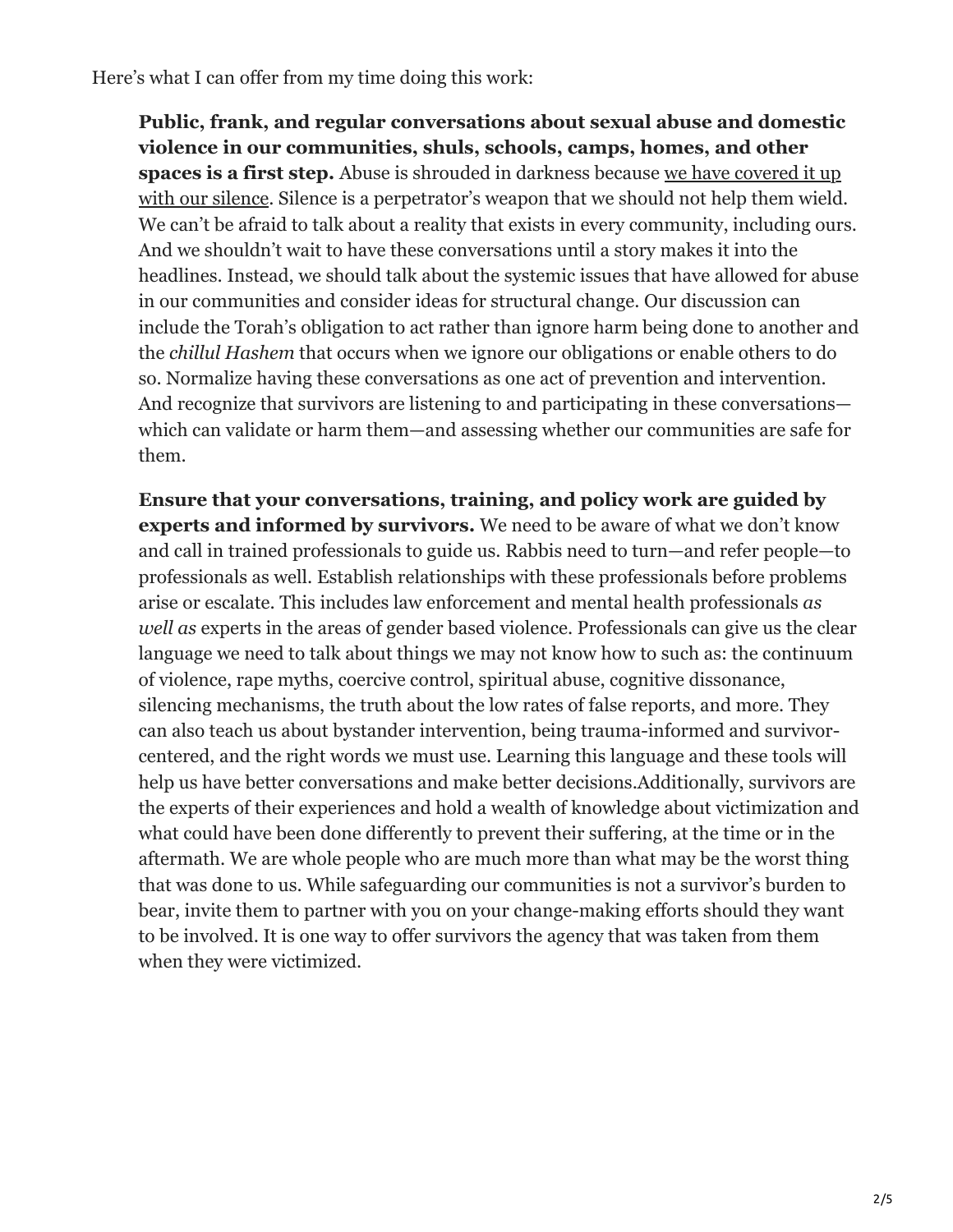## **Learn how to respond to disclosures of abuse and know your role.** A

survivor's disclosure is a gift they have given you, as well as an opportunity. They have made many considerations in deciding to share with you, which often includes having to disclose to themselves first. Your response impacts their ability to recover or heal, their rate of recovery, and their desire and ability to navigate systems they may turn to after having been victimized. [Your job is to listen](https://srenetwork.org/resources/)—not to investigate. Don't revictimize them, which is called secondary victimization and occurs when one responds to survivors' disclosures with a negative reaction, rejection, or stigmatization, such as victim blaming or minimizing the harm. Survivors have repeatedly stressed that the secondary victimization they have experienced by relatives, friends, religious leaders, and others was equal to or worse than the victimization itself.Recognize that survivors often speak up to urge the community to do better so that no one should have to go through what they did. The community should rally around them with support and answer their call with empathy and action. Imagine how it feels to sound the alarm at great risk to yourself and be ignored—or worse, to be shamed and treated as a threat. We cannot teach children and others that it is safe to come forward until we have created communities where they will be safe and supported when they do.

**Understand the role that gender and power play in abuse cases and in efforts to combat abuse.** Gender plays a key role in victimization, disclosures, and their aftermath. The data on sexual and domestic violence tell us that while people of all genders can be victims and perpetrators, women make up the majority of victims and men are most often the perpetrators of these acts. (This is not to say that all men are perpetrators.) For a long time in *frum* communities, the focus on childhood sexual abuse has been on male child victims. And the community has yet to grapple with the victimization of adults, especially women, that other Jewish denominations and religious communities have been attempting to address, especially in the wake of #MeToo. Like others, we also still have a long way to go in addressing incest. Adult survivors have told me they feel there is no one that will understand, believe, or sympathize with what was done to them. Women survivors have told me about the particular ways in which they've been blamed and stigmatized and how this has led them to blame themselves. Male survivors reported feeling afraid to come forward because of how they will be labeled and that they found support services lacking. LGBTQ+ victims have spoken to me about how their victimization happened because of their identities. We can't ignore how these are linked to some of the other issues around gender with which the Orthodox community struggles. And as a *frum* woman in this field, I have noticed that these problems extend to who is recognized in our communities as a voice that is allowed to speak on these issues.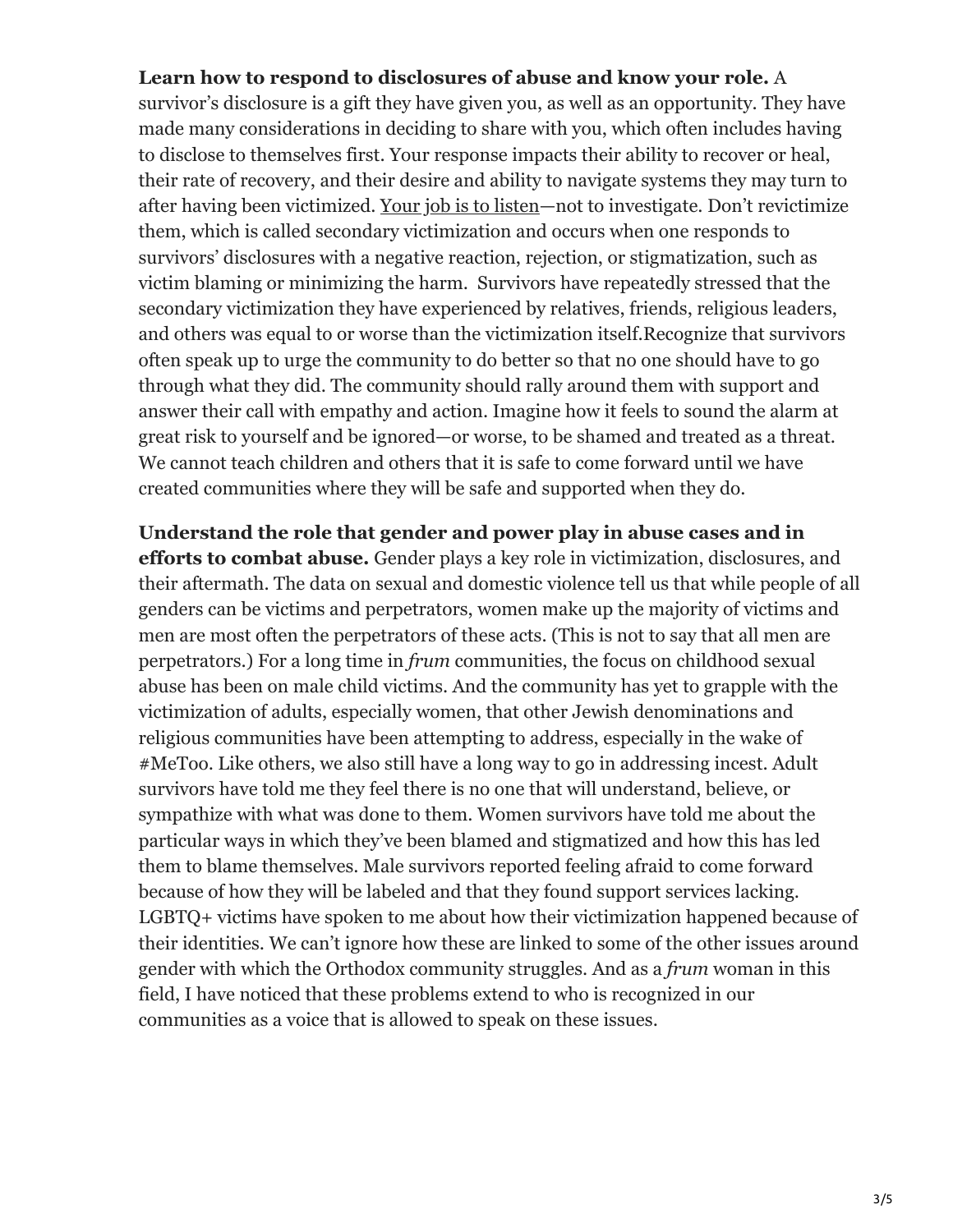**Know and abide by your legal obligations. And recognize that the criminal justice system is not perfect.** Learn about what you must report and how to do so. Recognize the steps you should take even if you are not a mandated reporter. Support survivors when they decide to report to law enforcement or to testify against their abusers.Understand and respect that not every survivor wants to report or testify for various reasons including because the criminal justice system and the process of reporting can be retraumatizing. A report may not lead to an arrest, an arrest may not lead to prosecution, and survivors know that a conviction is far from guaranteed, especially in historical cases. When a perpetrator is acquitted, the community needs to understand what Dr. Nicole Bedera says: this does not mean that they were falsely [accused or that the violence did not occur. Survivors may prefer alternative forms o](https://twitter.com/NBedera/status/1524126797293506560?s=20&t=sVEKiigYTgjr1svCssx-gA)f justice such as [restorative](https://ejewishphilanthropy.com/restorative-justice-and-teshuva-following-sexual-misconduct/) or transformative justice or they may not want to do anything at all.

**To fully address abuse, we need to understand perpetration.** A convicted sexual abuser from a *frum* community [once addressed a conference](https://blogs.timesofisrael.com/what-i-learned-from-a-convicted-sex-offender/) I attended. He spoke about the need to make the years-long impact of abuse explicit to perpetrators. He also claimed that the abuse he engaged in began with sexual experimentation at a young age that his friends grew out of, but he did not. If we aren't willing to acknowledge that sexual experimentation among kids happens or talk to them about their bodies, how can we expect to safeguard them? He reminded me of another offender who spoke about knowing what he was doing was wrong but being too embarrassed to ask for help. Would we be able to divert young people from further offending if we created safe spaces for them to ask for help early on? When youth abuse, what mechanisms are in place to help them find their way? These and the issues below are difficult questions that [other communities have been working to answer \(see](https://www.zeroabuseproject.org/menlo-church-assessment-final-report/) section F)

Unless incarcerated, people who abuse don't disappear from our communities. The offender at the conference spoke about how his *frum* community 'manages' him, something that has the potential for good only if done properly and in consultation with experts. I've seen it missing in places where it is widely known that a community member has abused or upon the release of a convicted individual. While his claim that the rabbis could have done more to stop and scare him sounded like a way to blame others, it highlighted the complex navigation of relationships for individuals that are connected to both offenders and those they have harmed—and their families something very common in close-knit communities. Unfortunately, community members' sympathies have often been misguidedly extended to offenders when their victims come forward. But communal leaders and those close to offenders can play an important role in getting them to take accountability for their actions and support them as they do.